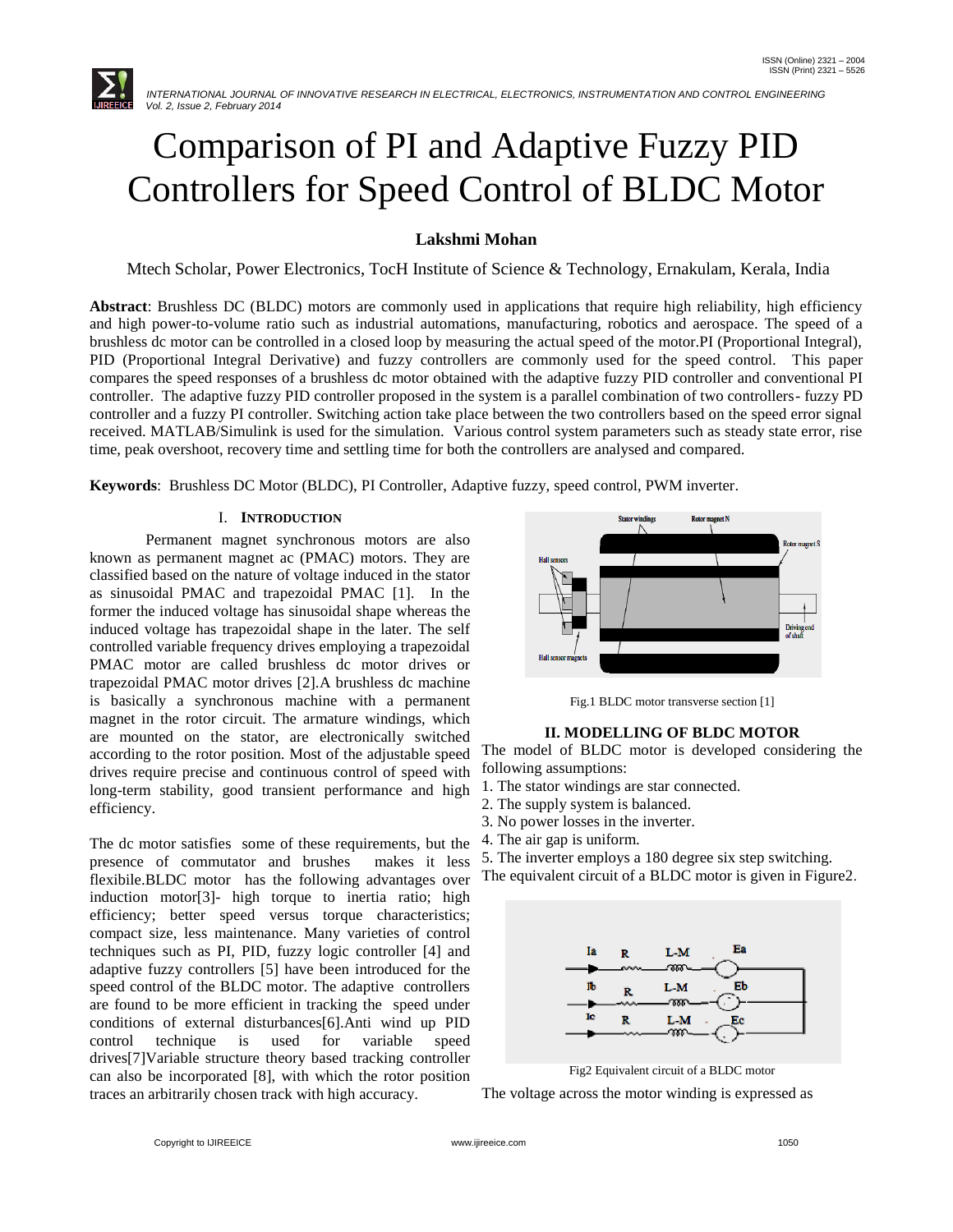

$$
V_a = R_a i_a + L_a \frac{di_a}{dt} + M_{ab} \frac{di_b}{dt} + M_{ac} \frac{di_c}{dt} + E_a
$$
  
\n
$$
V_b = R_b i_b + L_b \frac{di_b}{dt} + M_{ba} \frac{di_a}{dt} + M_{bc} \frac{di_c}{dt} + E_b
$$
  
\n
$$
V_{c} = R_c i_c + L_c \frac{di_c}{dt} + M_{ca} \frac{di_a}{dt} + M_{cb} \frac{di_b}{dt} + E_c
$$

 $V_a$ ,  $V_b$ ,  $V_c$  denotes the motor phase voltage,  $R_a$ ,  $R_b$ ,  $R_c$ represent stator winding resistances, $i_a$ , $i_b$ , $i_c$  are motor phase currents. Self inductance of the motor winding is denoted by  $L_a, L_b, L_c$  and mutual inductances between stator windings are represented as  $M_{ab}$ ,  $M_{ac}$ ,  $M_{ba}$ ,  $M_{bc}$ ,  $M_{ca}$ ,  $M_{cb}$ , The backemf waveforms  $E_aE_bE_c$  are functions of angular velocity of the rotor shaft. $E = K_e^* \omega_m$ , where  $K_e$  is the back emf constant. The mathematical model of BLDC motor can be represented in matrix form with the following considerations: $L_a=L_b=L_c=L$ , since stator self inductances are independent of rotor positions. Also,  $M_{ab} = M_{ac} = M_{ba} = M_{bc} = M_{ca} = M_{cb} = M$  and  $R_a=R_b=R_c=R$ , since for a balanced system all the phase resistances are equal. Thus the voltage equation can be expressed in the form of a matrix as shown

$$
\begin{bmatrix} L & M & M \\ M & L & M \\ M & M & L \end{bmatrix} \frac{d}{dt} \begin{bmatrix} i_a \\ i_b \\ i_c \end{bmatrix} = \begin{bmatrix} V_a \\ V_b \\ V_c \end{bmatrix} - \begin{bmatrix} R & 0 & 0 \\ 0 & R & 0 \\ 0 & 0 & R \end{bmatrix} \begin{bmatrix} i_a \\ i_b \\ i_c \end{bmatrix} - \begin{bmatrix} E_a \\ E_b \\ E_c \end{bmatrix}
$$

The electromechanical torque is expressed as

$$
T_{em} = J \frac{dw_m}{dt} + Bw_m + T_L
$$

where J is the moment of inertia is the frictional coefficient and  $w_m$  is the angular velocity of the motor and  $T_L$  is the load torque.

$$
T_{em} = \frac{1}{w_m} (E_a i_a + E_b i_b + E_c i_c)
$$

The trapezoidal back emf waveforms are modelled as a function of rotor position as

$$
\begin{bmatrix} E_a \\ E_b \\ E_c \end{bmatrix} = \mathbf{K}_e w_m \begin{bmatrix} f_a(\theta) \\ f_b(\theta) \\ f_c(\theta) \end{bmatrix}
$$

where  $f_a(\theta)$ ,  $f_b(\theta)$ ,  $f_c(\theta)$  are functions of rotor position.

$$
f_a(\theta) = \begin{cases} (6/\pi)\theta & (0 \angle \theta \le \pi/6) \\ 1 & (\pi/6 \angle \theta \le 5\pi/6) \\ -(6/\pi)\theta + 6 & (5\pi/6 \angle \theta \le 7\pi/6) \\ -1 & (\pi/6 \angle \theta \le 11\pi/6) \\ (6/\pi)\theta + 12 & (11\pi/6 \angle \theta \le 2\pi) \end{cases}
$$

 $f_b(\theta)$  and  $f_c(\theta)$  are 120 degree and 240 degree phase shifted with respect to  $f_a(\theta)$ .

#### III.**BLDC MOTOR SPEED CONTROL**

The speed control loop of a brushless dc motor adjusts the applied voltage in order to reach the reference speed. The difference between the actual speed and reference speed determines the error. By increasing or decreasing the duty cycle of the inverter switches, the applied voltage can be changed so as to minimize the error. Two control loops are used to control BLDC motor. The inner current control loop (usually a hysteresis current controller) synchronizes the inverter gate signals with the emf.The outer speed control loop compares the speed of the motor with its reference value and the speed error is processed. The output of this controller is considered as the reference torque. PI, PID, fuzzy controllers are generally used in the speed control loop.

### IV **SYSTEM DESCRIPTION**

 The proposed system ,as shown in fig 3,consists of BLDC motor, three phase voltage source inverter, speed controller, commutation logic and position sensor. BLDC motor is fed by a three phase MOSFET/IGBT based inverter. The PWM gating signals for firing the power semiconductor devices in the inverter is generated by the commutation logic block. The hall sensors are used as the position sensors. They detect the rotor position. Whenever rotor magnetic poles (N or S) pass near the hall sensor, they generate a high (1) or low (0) level signal, which can be used to detect the position of shaft. The commutation logic block generates emf based on the hall signals. The gating pulses are then generated based on the emf. Generation of emf based on hall signal as well as gate signal generation based on emf are as depicted in tables I&II. The actual speed is sensed and the speed controller block process the error signal (difference between the reference and actual speed).Adaptive fuzzy PID controller is used as the speed controller in the proposed system. For comparison purpose, a PI controller is also incorporated. The proposed controller is a parallel combination of two controllers-fuzzy PI controller and fuzzy PD controller. Speed error and change in speed error are given as inputs to the two controllers. Switching takes place between these controllers based on the error signal.



Fig 3. Block diagram of the proposed system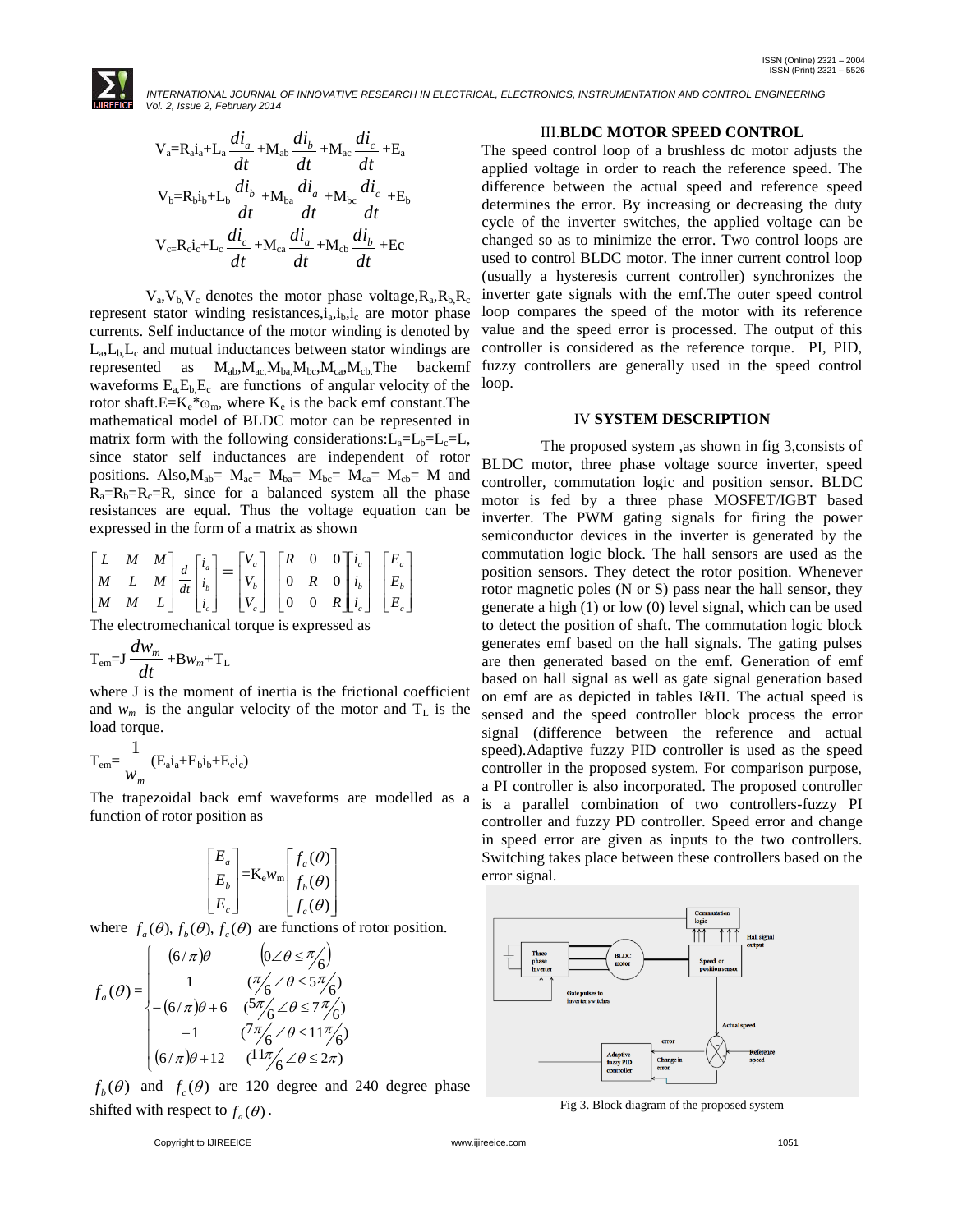The fuzzy PI controller improves the steady state response of the system and minimizes the steady state error. The fuzzy PD controller improves the transient response of the system and minimizes the rise time. The two controllers are differentiated on the basis of the fuzzy rules assigned to them. The fuzzy variable error and change in error has seven sets: positive big (PB), positive medium (PM), positive small (PS), zeros (ZE), and negative small (NS), negative medium (NM) and negative big (NB), with each set having its own membership function. Triangular membership functions are usually used. Mamdani type of fuzzy controller with 49 rules is designed.

Table I EMF generation based on hall signal

| $\rm H_A$      | $\rm H_{B}$    | $\rm\,H_{C}$   | $\mathbf{\bar{E}}_{\text{A}}$ | $\rm E_{B}$    | $E_{C}$          |
|----------------|----------------|----------------|-------------------------------|----------------|------------------|
| $\overline{0}$ | $\overline{0}$ | $\mathbf{0}$   | $\mathbf{0}$                  | $\mathbf{0}$   | $\overline{0}$   |
| $\overline{0}$ | $\overline{0}$ | 1              | $\overline{0}$                | $-1$           | 1                |
| $\overline{0}$ | 1              | $\overline{0}$ | $-1$                          | 1              | $\overline{0}$   |
| $\mathbf{0}$   | 1              | 1              | $-1$                          | $\mathbf{0}$   | 1                |
| $\mathbf{1}$   | $\overline{0}$ | $\overline{0}$ | 1                             | $\overline{0}$ | $-1$             |
| 1              | $\overline{0}$ | 1              | 1                             | $-1$           | $\boldsymbol{0}$ |
| $\mathbf{1}$   | 1              | $\mathbf{0}$   | $\overline{0}$                | 1              | $-1$             |
| 1              | 1              | 1              | $\overline{0}$                | $\overline{0}$ | $\overline{0}$   |

Table II Gate signal generation from EMF

| $E_A$ | $E_B$ | $E_C$ | O1 | Q2 | Q <sub>3</sub> | 04 | O <sub>5</sub> | Q <sub>6</sub> |
|-------|-------|-------|----|----|----------------|----|----------------|----------------|
| 0     |       |       |    | 0  |                |    |                |                |
| 0     |       |       | 0  | 0  |                |    |                |                |
| -1    |       |       | 0  |    |                |    | O              |                |
| - 1   |       |       | 0  |    |                |    |                |                |
|       | 0     |       |    | 0  |                |    |                |                |
|       |       |       |    | 0  |                |    |                |                |
| 0     |       |       | 0  | 0  |                |    |                |                |
| 0     |       |       |    | 0  |                |    |                |                |

Table III Rules for fuzzy PI controller

| $e$ / $ce$ | NΒ | NΜ        | NS        | ZE        | PS        | PM        | <b>PB</b> |
|------------|----|-----------|-----------|-----------|-----------|-----------|-----------|
| <b>NB</b>  | PB | PB        | PB        | PB        | <b>NM</b> | ΖE        | ΖE        |
| <b>NM</b>  | PB | PB        | PB        | PM        | PS        | ΖE        | ΖE        |
| <b>NS</b>  | PB | <b>PM</b> | PS        | PS        | PS        | ΖE        | ΖE        |
| ZE         | PB | PM        | PS        | ZE        | NS        | <b>NM</b> | NB        |
| <b>PS</b>  | ΖE | ΖE        | <b>NM</b> | <b>NS</b> | NS        | <b>NM</b> | NB        |
| PM         | ΖE | ΖE        | <b>NS</b> | <b>NM</b> | NB        | NB        | NB        |
| <b>PB</b>  | ZE | ZE        | NΜ        | NB        | NB        | NB        | NB        |

| Table IV Rules for fuzzy PD controller |  |  |  |
|----------------------------------------|--|--|--|
|----------------------------------------|--|--|--|

| $e$ / $ce$ | <b>NB</b> | NM        | <b>NS</b> | ZE        | PS        | PM        | <b>PB</b> |
|------------|-----------|-----------|-----------|-----------|-----------|-----------|-----------|
| NB         | <b>PB</b> | РB        | <b>PB</b> | <b>PB</b> | PM        | <b>PS</b> | ΖE        |
| NM         | PB        | <b>PB</b> | <b>PB</b> | <b>PM</b> | PS        | ΖE        | <b>NS</b> |
| <b>NS</b>  | <b>PB</b> | <b>PB</b> | <b>PM</b> | <b>PS</b> | ZE        | <b>NS</b> | <b>NM</b> |
| ZE         | <b>PB</b> | PM        | <b>PS</b> | ZE        | <b>NS</b> | <b>NM</b> | NB        |
| <b>PS</b>  | <b>PM</b> | <b>PS</b> | ΖE        | <b>NS</b> | <b>NM</b> | <b>NB</b> | <b>NB</b> |
| <b>PM</b>  | <b>PS</b> | ΖE        | <b>NS</b> | <b>NM</b> | NB        | <b>NB</b> | <b>NB</b> |
| <b>PB</b>  | ΖE        | <b>NS</b> | <b>NM</b> | <b>NB</b> | <b>NB</b> | <b>NB</b> | <b>NB</b> |

### V**.SIMULATION RESULTS**

 The simulation of the entire system is obtained using MATLAB/SIMULINK.The simulation is performed with a BLDC motor of 1.3HP, 500V dc, 3000rpm rated speed. The simulation results obtained with the PI controller and adaptive fuzzy PID controllers are compared.



Fig 4. Simulink diagram of the proposed adaptive fuzzy PID controller



Fig 5. Simulink model of the system using PI controller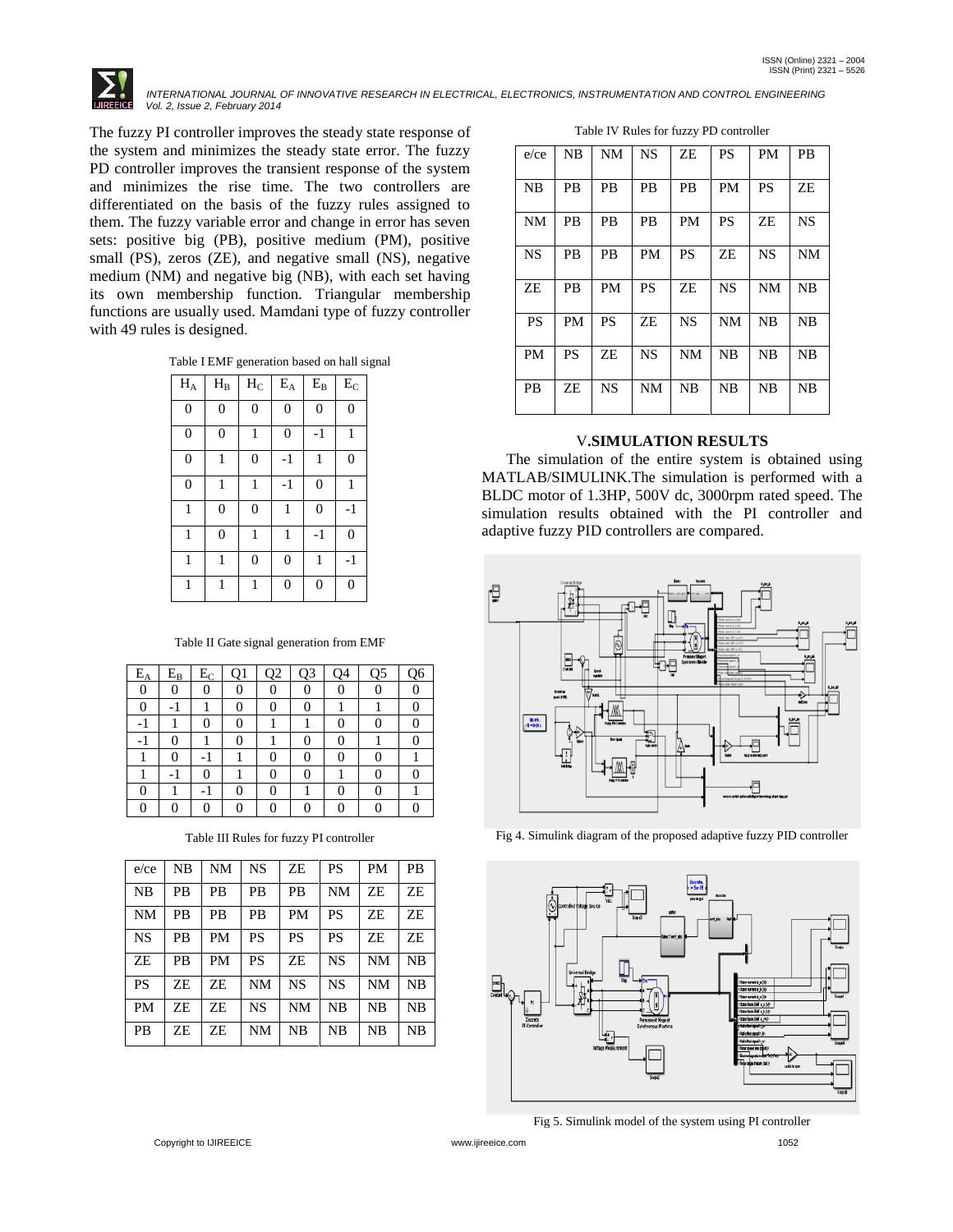



Fig6 (a) speed and torque response (ref speed=3000rpm, load torque=1Nm) obtained with PI controller



Fig6 (b) Speed and torque responses with PI controller for change in load torque (from  $1Nm$  to  $5Nm$  at  $t=0.1s$ , ref speed=3000rpm)



Fig7 (a) Speed and torque response obtained with proposed adaptive fuzzyPIDcontroller (refspeed3000rpm, load torque=1Nm)



Fig7 (b) Speed and torque response with adaptive fuzzy PID controller for change in load torque from (1Nm to 5Nm at t=0.1 s, ref speed=3000rpm)



Fig 7(c) stator current waveforms obtained with the proposed controller



controller

 Based on the simulation results, the performance of the two controllers are analysed and the results are summarized in the table as follows:

| Load conditions      | PI controller        | Adaptive fuzzy PID<br>controller |
|----------------------|----------------------|----------------------------------|
| load<br>Constant     | Overshoot= $9.3\%$   | Overshoot= $0$                   |
| torque(1Nm)          | Settling time=0.08s  | Settling time=0.016s             |
|                      | Steady state error=0 | Steady state error=0             |
| load<br>in<br>Change | Overshoot= $9.33\%$  | Overshoot= $0$                   |
| torque(from 1Nm to   | Undershoot= $8.67\%$ | Undershoot= $1.66\%$             |
| $5Nm$ in $0.1s$ )    | Recovery time=0.15s  | Recovery time=0.02s              |
|                      | Steady state error=0 | Steady state error=0             |
|                      | Settling time=0.08s  | Settling time=0.012s             |

**Table V Comparison of PI and adaptive fuzzy PID controllers**

### VI **CONCLUSION**

The performance of three phase BLDC motor with adaptive fuzzy PID and PI speed controllers are analysed. Adaptive fuzzy PID controller is the parallel combination of fuzzy PD and fuzzy PI controller and has the combined advantages of both. The performance of the two controllers are compared on the basis of various control system parameters such as steady state error, rise time, peak overshoot, recovery time and settling time. It is found that the control concept with adaptive fuzzy logic PID controller outperforms classical PI controller in most of the aspects. Simulation results of the two controllers have been presented. As a future scope the adaptive fuzzy controller used in this system can be upgraded to an adaptive neuro fuzzy controller that has the combined advantages of both the neural networks and fuzzy logic

Copyright to IJIREEICE [www.ijireeice.com](http://www.ijireeice.com/) 1053